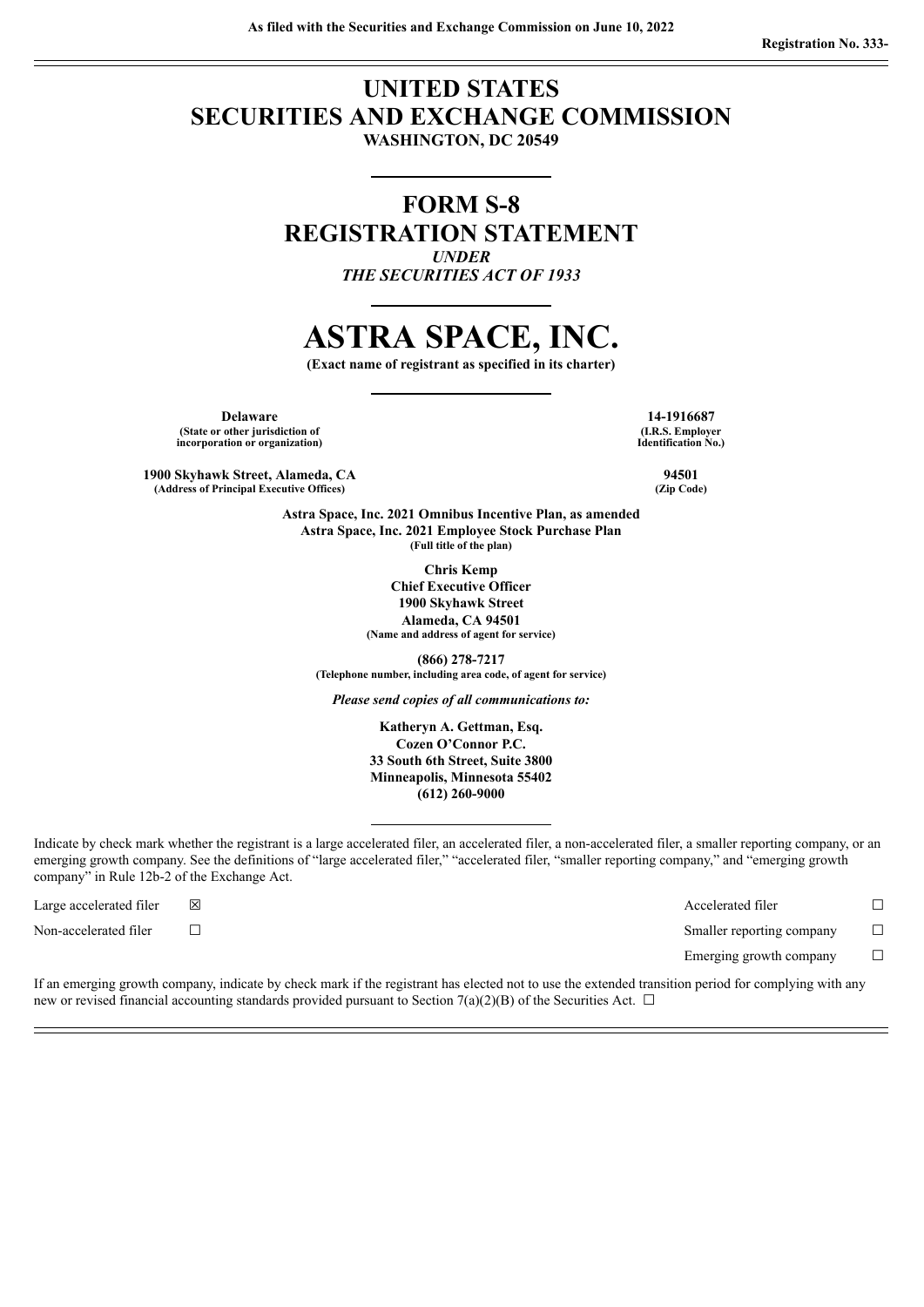## **EXPLANATORY NOTE**

This registration statement on Form S-8 (this "Registration Statement") is filed by Astra Space, Inc., a Delaware corporation (the "Registrant"), to register an additional 19,148,738 shares of its Class A common stock, par value \$0.0001 per share (the "Class A common stock"), issuable under the Astra Space, Inc. 2021 Omnibus Incentive Plan, as amended (the "Incentive Plan"). The Incentive Plan was originally approved by the Registrant's stockholders on June 30, 2021, authorizing 36,765,000 shares of Class A common stock for issuance thereunder. Under the terms of the Incentive Plan, the shares of Class A common stock authorized for issuance thereunder was increased by 13,148,738 to 49,913,738 on January 1, 2022. Further, the Registrant's board of directors has approved an amendment to the Incentive Plan to increase the number of shares of Class A common stock authorized for issuance thereunder by 6,000,000, or from 49,913,738 to 55,913,738 shares. The amendment to the Incentive Plan was subsequently approved at the Registrant's 2022 Annual Meeting of Stockholders on May 31, 2022.

This Registration Statement is also filed by the Registrant to register an additional 2,629,748 shares of Class A common stock issuable under the Astra Space, Inc. 2021 Employee Stock Purchase Plan (the "ESPP"). The ESPP was originally approved by the Registrant's stockholders on June 30, 2021, authorizing 5,000,000 shares of Class A common stock for issuance thereunder. Under the terms of the ESPP, the shares of Class A common stock authorized for issuance thereunder was increased by 2,629,748 to 7,629,748 on January 1, 2022.

Pursuant to General Instruction E of Form S-8, the contents of the registration statement on Form S-8, File No. 333-259467, filed with the Securities and Exchange Commission (the "SEC") on September 10, 2021, is incorporated herein by reference and made a part of this registration statement, except as amended hereby.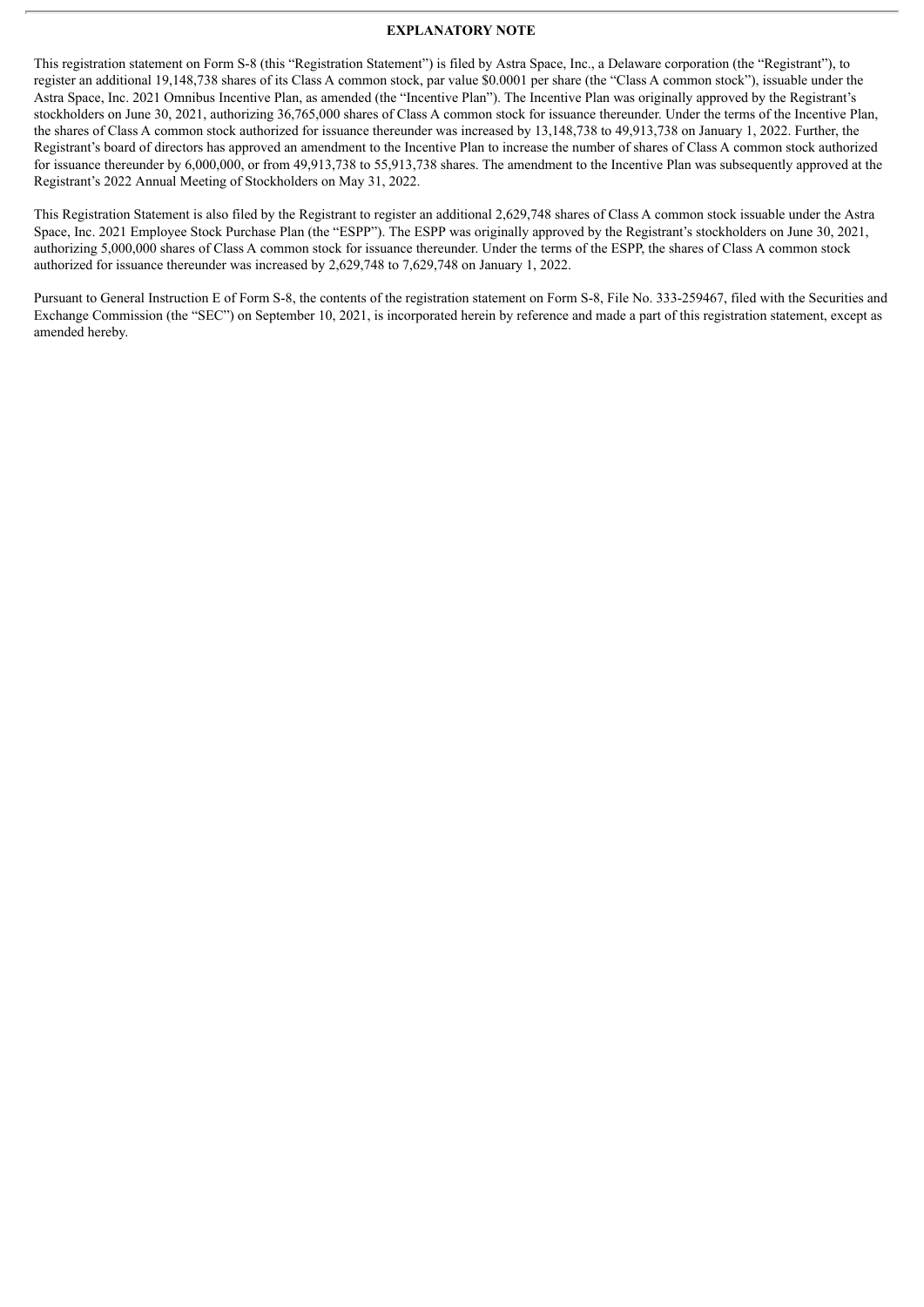## **PART II**

## **INFORMATION REQUIRED IN THE REGISTRATION STATEMENT**

#### **Item 3. Incorporation of Documents by Reference.**

We incorporate by reference herein the following documents filed by the Registrant with the SEC pursuant to the Securities Act and pursuant to the Securities Exchange Act of 1934, as amended (the "Exchange Act"):

- (a) the Registrant's Annual Report on [Form](http://www.sec.gov/Archives/edgar/data/1814329/000095017022005246/astr-20211231.htm) 10-K for the fiscal year ended December 31, 2021, filed with the SEC on March 31, 2022;
- (b) the Registrant's Quarterly Report on [Form](http://www.sec.gov/Archives/edgar/data/1814329/000095017022007882/astr-20220331.htm) 10-Q for the quarterly period ended March 31, 2022, filed with the SEC on May 5, 2022;
- (c) the [Registrant's](http://www.sec.gov/Archives/edgar/data/1814329/000095017022001089/astr-20220209.htm) Current Reports on Form 8-K filed with the SEC on [January](http://www.sec.gov/Archives/edgar/data/1814329/000095017022000015/astr-20220103.htm) 3, 2022, [February](http://www.sec.gov/Archives/edgar/data/1814329/000095017022000970/astr-20220205.htm) 1, 2022, February 9, 2022, February 10, 2022, [February](http://www.sec.gov/Archives/edgar/data/1814329/000095017022001208/astr-20220210.htm) 14, 2022, [February](http://www.sec.gov/Archives/edgar/data/1814329/000095017022001550/astr-20220222.htm) 22, 2022, [March](http://www.sec.gov/Archives/edgar/data/1814329/000095017022002798/astr-20220303.htm) 3, 2022, [March](http://www.sec.gov/Archives/edgar/data/1814329/000095017022002965/astr-20220307.htm) 7, 2022, [March](http://www.sec.gov/Archives/edgar/data/1814329/000095017022003514/astr-20220314.htm) 14, 2022, [March](http://www.sec.gov/Archives/edgar/data/1814329/000095017022003773/astr-20220314.htm) 15, 2022, [March](http://www.sec.gov/Archives/edgar/data/1814329/000095017022004081/astr-20220317.htm) 17, 2022 (Item 8.01 only), [M](http://www.sec.gov/Archives/edgar/data/1814329/000095017022008021/astr-20220506.htm)[arch](http://www.sec.gov/Archives/edgar/data/1814329/000095017022004298/astr-20220315.htm) 22, 2022, [March](http://www.sec.gov/Archives/edgar/data/1814329/000095017022004403/astr-20220318.htm) 23, 2022, [April](http://www.sec.gov/Archives/edgar/data/1814329/000095017022005427/astr-20220407.htm) 7, 2022, [April](http://www.sec.gov/Archives/edgar/data/1814329/000095017022005599/astr-20220412.htm) 12, 2022, [April](http://www.sec.gov/Archives/edgar/data/1814329/000095017022006710/astr-20220422.htm) 28, 2022 (Items 5.02 and 8.01 only), May 5, [2022](http://www.sec.gov/Archives/edgar/data/1814329/000095017022007593/astr-20220505.htm), May 6, [2022](http://www.sec.gov/Archives/edgar/data/1814329/000095017022011155/astr-20220601.htm), May 10, [2022,](http://www.sec.gov/Archives/edgar/data/1814329/000095017022010182/astr-20220512.htm) May 17, 2022, and June 3, 2022.
- (d) the Registrant's Current Reports on Form 8-K/A filed with the SEC on [February](http://www.sec.gov/Archives/edgar/data/1814329/000095017022000639/astr-20220201.htm) 1, 2022 and [March](http://www.sec.gov/Archives/edgar/data/1814329/000095017022005042/astr-20220315.htm) 30, 2022;
- (e) the description of the Registrant's securities contained in the Registrant's amendments to the Registration Statement on Form S-1, filed with the SEC on  $\underline{July 30, 2021}$  $\underline{July 30, 2021}$  $\underline{July 30, 2021}$  $\underline{July 30, 2021}$  $\underline{July 30, 2021}$  and  $\underline{August 9, 2021}$  $\underline{August 9, 2021}$  $\underline{August 9, 2021}$ .

All documents subsequently filed by the Registrant pursuant to Sections 13(a), 13(c), 14 and 15(d) of the Exchange Act, prior to the filing of a posteffective amendment to this Registration Statement that indicates that all securities offered have been sold or which deregisters all securities then remaining unsold, shall be deemed to be incorporated herein by reference from the date of filing of such documents. Any statement contained herein or in a document incorporated or deemed to be incorporated by reference herein shall be deemed to be modified or superseded for purposes of this Registration Statement to the extent that a statement contained herein or in any subsequently filed document which also is incorporated or is deemed to be incorporated by reference herein modifies or supersedes such earlier statement. Any statement so modified or superseded shall not be deemed, except as so modified or superseded, to constitute part of this Registration Statement.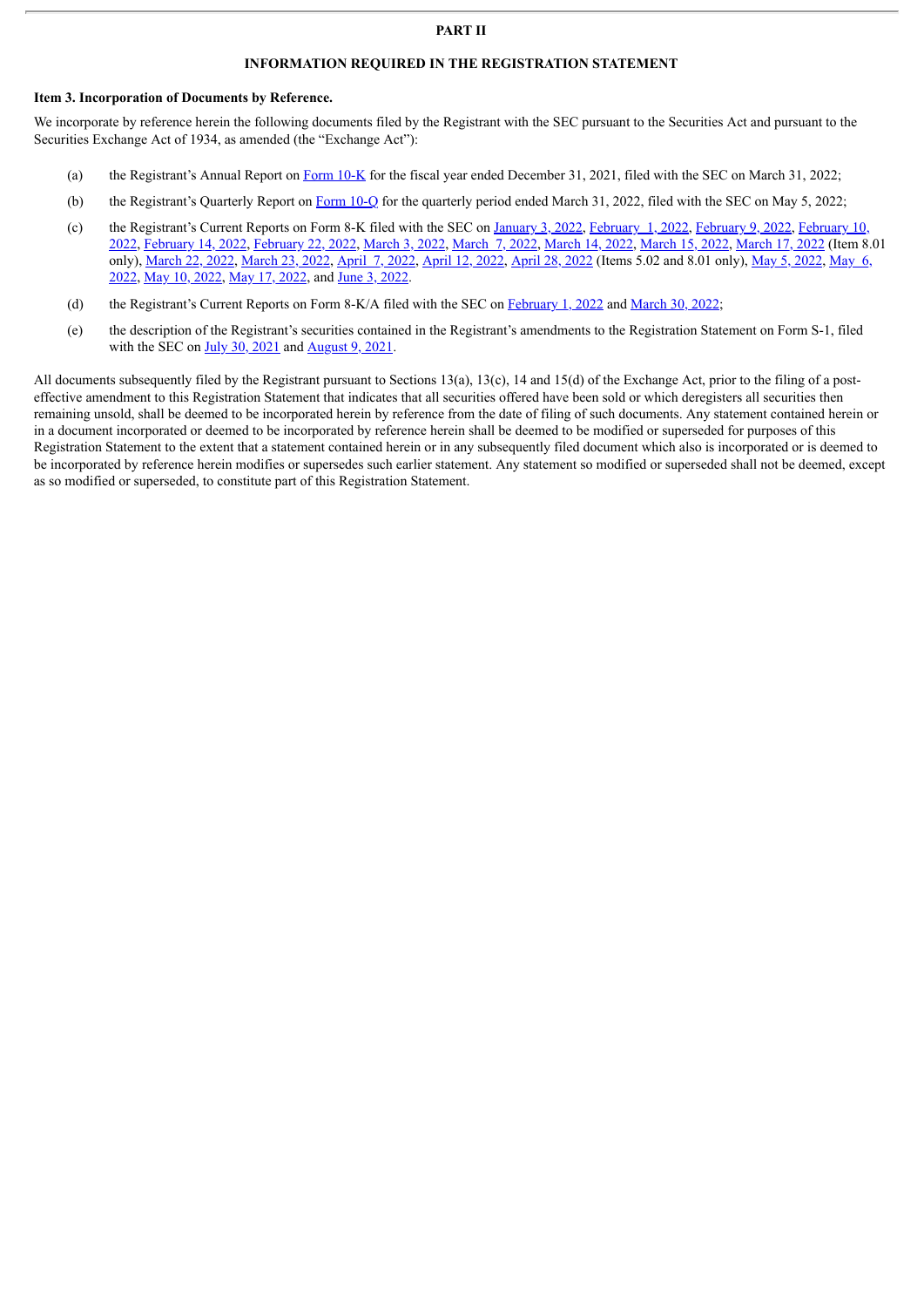## **Item 8. Exhibits.**

**Exhibit**

- 4.1 Second Amended and Restated Certificate of [Incorporation](http://www.sec.gov/Archives/edgar/data/1814329/000119312521205288/d196589dex31.htm) of Astra Space, Inc. (incorporated by reference to the Company's Current Report on Form 8-K, filed with the SEC on July 1, 2021).
- 4.2 Amended and Restated Bylaws of Astra Space, Inc. [\(incorporated](http://www.sec.gov/Archives/edgar/data/1814329/000119312521205288/d196589dex32.htm) by reference to the Company's Current Report on Form 8-K, filed with the SEC on July 1, 2021).
- 4.3 Astra Space, Inc. 2021 Omnibus Incentive Plan, as amended [\(incorporated](http://www.sec.gov/Archives/edgar/data/0001814329/000114036122016558/ny20003867x1_def14a.htm#tAPPA) by reference to Appendix A of the Company's Proxy Statement for the 2022 Annual Meeting of Stockholders (File No. 001-39426), filed with the SEC on April 28, 2022).
- 4.4 Astra Space, Inc. 2021 Employee Stock Purchase Plan (incorporated by reference to Annex G of Holicity Inc.'s Proxy [Statement/Prospectus](http://www.sec.gov/Archives/edgar/data/1814329/000121390021031300/f424b30621_holicityinc.htm#TOC001) on Form 424B3 (Reg. No. 333-255703), filed with the SEC on June 8, 2021).
- 5.1 Opinion of Cozen O'Connor P.C. (filed [herewith\).](#page-5-0)
- 23.1 Consent of Grant Thornton LLP, [independent](#page-7-0) registered public accounting firm for Astra Space, Inc. (filed herewith).
- 23.2 Consent of Cozen [O'Connor](#page-5-0) P.C. (included in the opinion filed as Exhibit 5.1).
- 24.1 Powers of Attorney [\(included](#page-4-0) on the signature page in Part II).
- 107 Filing fee table (filed [herewith\).](#page-8-0)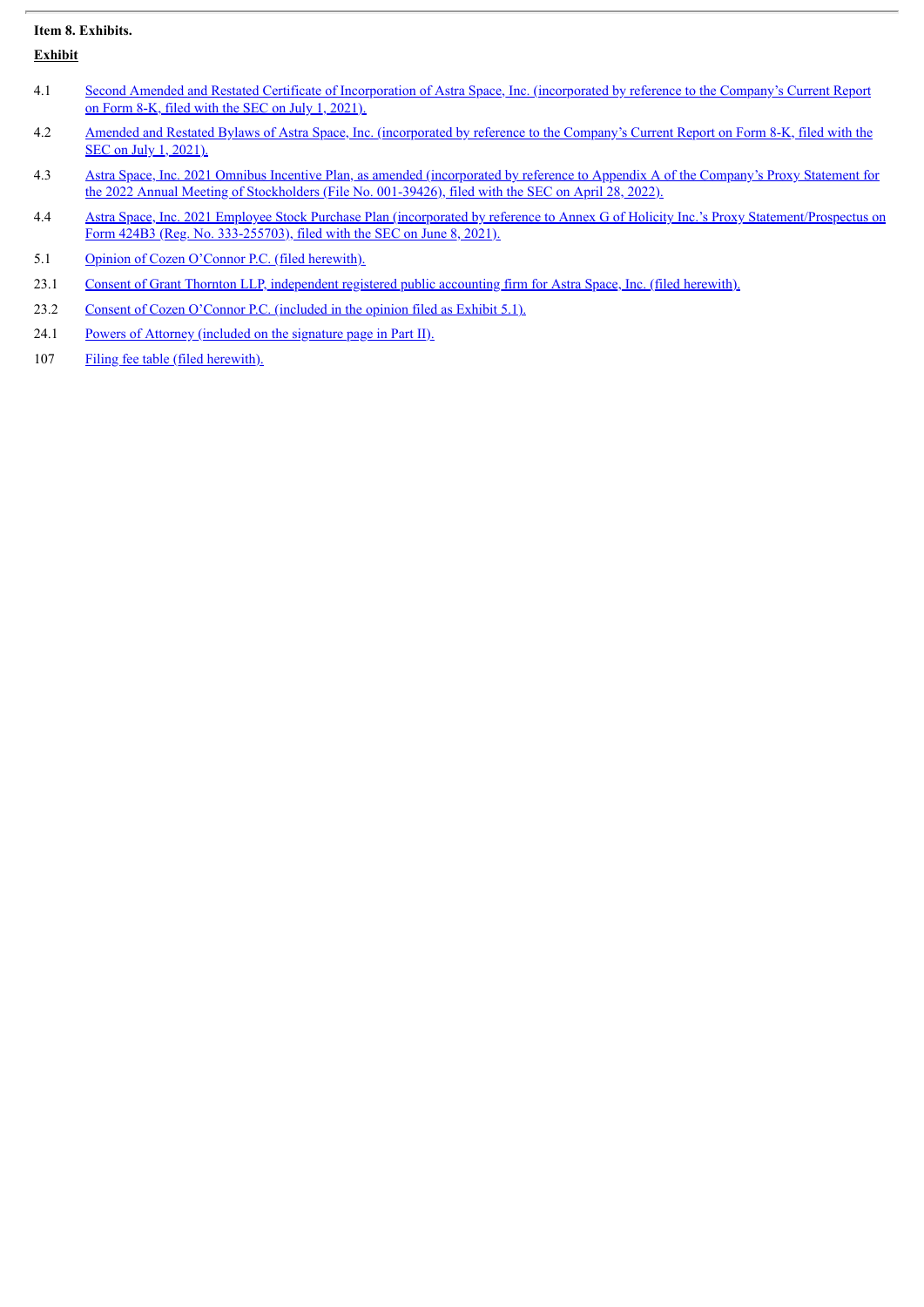#### **SIGNATURES**

<span id="page-4-0"></span>Pursuant to the requirements of the Securities Act of 1933, the Registrant certifies that it has reasonable grounds to believe that it meets all of the requirements for filing on Form S-8 and has duly caused this Registration Statement to be signed on its behalf by the undersigned, thereunto duly authorized, in the City of Alameda, California, on this 10th day of June, 2022.

## **ASTRA SPACE, INC.**

By: /s/ Chris Kemp

Name: Chris Kemp Title: Chief Executive Officer

#### **POWER OF ATTORNEY**

Each person whose signature appears below constitutes and appoints Kelyn Brannon his or her true and lawful attorney-in-fact and agent with full power of substitution and resubstitution, for him or her and in his or her name, place and stead, in any and all capacities, to sign any and all amendments (including post-effective amendments) to this Registration Statement on Form S-8 to be filed by Astra Space, Inc., and to file the same, with all exhibits thereto, and other documents in connection therewith, with the Securities and Exchange Commission, granting unto said attorney-in-fact and agent full power and authority to be done in and about the premises, as fully to all intents and purposes as he or she might or could do in person, hereby ratifying and confirming all that said attorney-in-fact and agent, or her substitute, may lawfully do or cause to be done by virtue hereof.

\* \* \* \*

Pursuant to the requirements of the Securities Act of 1933, this Registration Statement has been signed by the following persons in the capacities and on the dates indicated:

| Signature                                   | <b>Title</b>                                                                              | Date          |  |  |
|---------------------------------------------|-------------------------------------------------------------------------------------------|---------------|--|--|
| /s/ Chris Kemp<br>Chris Kemp                | Chief Executive Officer and Chairman of the Board<br>(Principal Executive Officer)        | June 10, 2022 |  |  |
| /s/ Adam London<br>Adam London              | Chief Technology Officer and Director                                                     | June 10, 2022 |  |  |
| /s/ Kelyn Brannon<br>Kelyn Brannon          | Chief Financial Officer<br>(Principal Financial Officer and Principal Accounting Officer) | June 10, 2022 |  |  |
| /s/ Michael Lehman<br>Michael Lehman        | Director                                                                                  | June 10, 2022 |  |  |
| /s/ Scott Stanford<br><b>Scott Stanford</b> | Director                                                                                  | June 10, 2022 |  |  |
| /s/ Michèle Flournoy<br>Michèle Flournoy    | Director                                                                                  | June 10, 2022 |  |  |
| /s/ Lisa Nelson<br>Lisa Nelson              | Director                                                                                  | June 10, 2022 |  |  |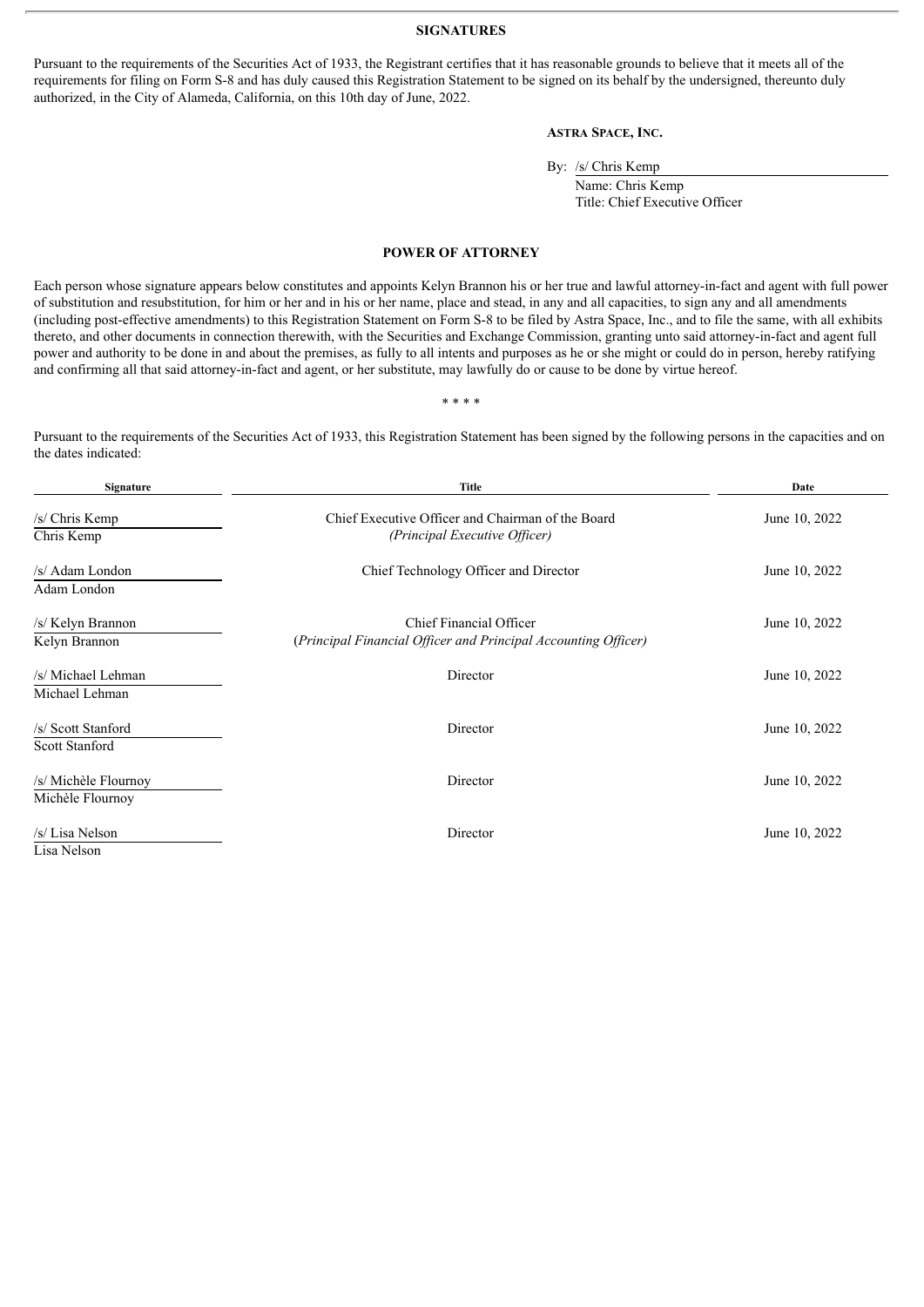<span id="page-5-0"></span>

June 10, 2022

Astra Space, Inc. 1900 Skyhawk Street Alameda, CA 94501

### Re: Astra Space, Inc. Registration Statement on Form S-8

#### Ladies and Gentlemen:

We have acted as counsel to Astra Space, Inc., a Delaware corporation (the "Company"), in connection with the preparation of the Company's registration statement on Form S-8, filed with the U.S. Securities and Exchange Commission (the "Commission") on or about the date first written above (as amended from time to time, the "Registration Statement") under the Securities Act of 1933, as amended (the "Securities Act"), with respect to the registration of 19,148,738 shares (the "Incentive Plan Shares") of the Company's Class A common stock, par value \$0.0001 per share (the "Common Stock"), pursuant to the terms of the Astra Space, Inc. 2021 Omnibus Incentive Plan, as amended (the "Incentive Plan"), and with respect to the registration of 2,629,748 shares (the "ESPP Shares" and, together with the Incentive Plan Shares, the "Plan Shares"), of the Company's Common Stock pursuant to the terms of the Astra Space, Inc. 2021 Employee Stock Purchase Plan (the "ESPP").

As counsel to the Company, we have examined and are familiar with originals or copies, certified or otherwise identified to our satisfaction of the Incentive Plan and ESPP, as applicable; the Certificate of Incorporation of the Company as currently in effect; the Bylaws of the Company as currently in effect; the relevant corporate proceedings of the Company; the Registration Statement, together with the exhibits filed as part thereof or incorporated therein by reference, covering the registration of the Plan Shares under the Securities Act; a management certificate addressed to us, dated of even date herewith and executed by the Company, containing certain factual representations; and such other corporate records, certificates, other documents, and questions of law as we have considered necessary or appropriate for the purposes of this opinion.

In our examination, we have assumed the legal capacity of all natural persons, the genuineness of all signatures, the authenticity of all documents submitted to us as originals, the conformity to original documents of all documents submitted to us as certified or photostatic copies, and the authenticity of the originals of such copies. As to any facts material to this opinion that we did not independently establish or verify, we have relied upon oral or written statements and representations of officers and other representatives of the Company. We have made no independent investigation or other attempt to verify the accuracy of any of such information or to determine the existence or non-existence of any other factual matters.

Based on the foregoing, and subject to the assumptions, qualifications and limitations set forth herein, we are of the opinion that the Plan Shares have been duly authorized and when the Plan Shares have been duly issued and delivered pursuant to the terms of the Incentive Plan and ESPP, as applicable, and in a manner and for the consideration stated in the Registration Statement and the prospectuses thereto, such Plan Shares will be validly issued, fully paid and non-assessable.

We express no opinion as to the applicability or compliance with or effect of federal law or the law of any other jurisdiction other than the General Corporation Law of the State of Delaware (including the statutory provisions, the applicable provisions of the Delaware Constitution and reported judicial decisions interpreting the foregoing).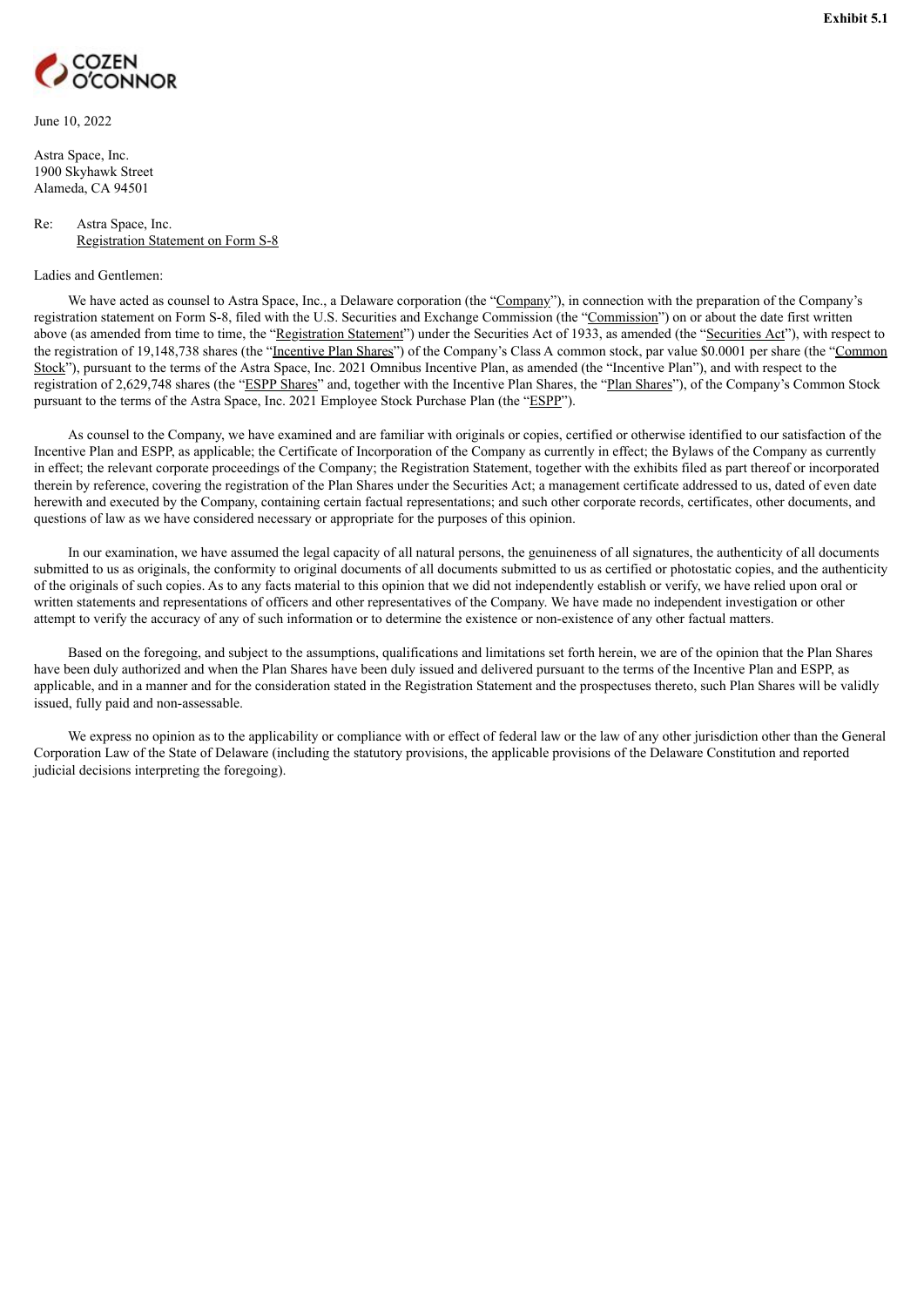We hereby consent to the filing of this opinion as an exhibit to the Registration Statement. In giving such consent, we do not hereby admit that we are in the category of persons whose consent is required under Section 7 of the Securities Act, or the rules and regulations of the Securities and Exchange Commission. This opinion is being delivered in accordance with the requirements of Item 601(b)(5) of Regulation S-K under the Securities Act.

This opinion has been prepared for your use in connection with the issuance of the Plan Shares under the Incentive Plan and ESPP, as applicable, and speaks as of the date hereof. We assume no obligation to advise you of any fact, circumstance, event or change in the law or the facts that may hereafter be brought to our attention, whether or not such occurrence would affect or modify the opinions expressed herein.

It is understood that this opinion is to be used only in connection with the issuance of the Plan Shares while the Registration Statement is in effect.

Very truly yours,

/s/ Cozen O'Connor P.C.

Cozen O'Connor P.C.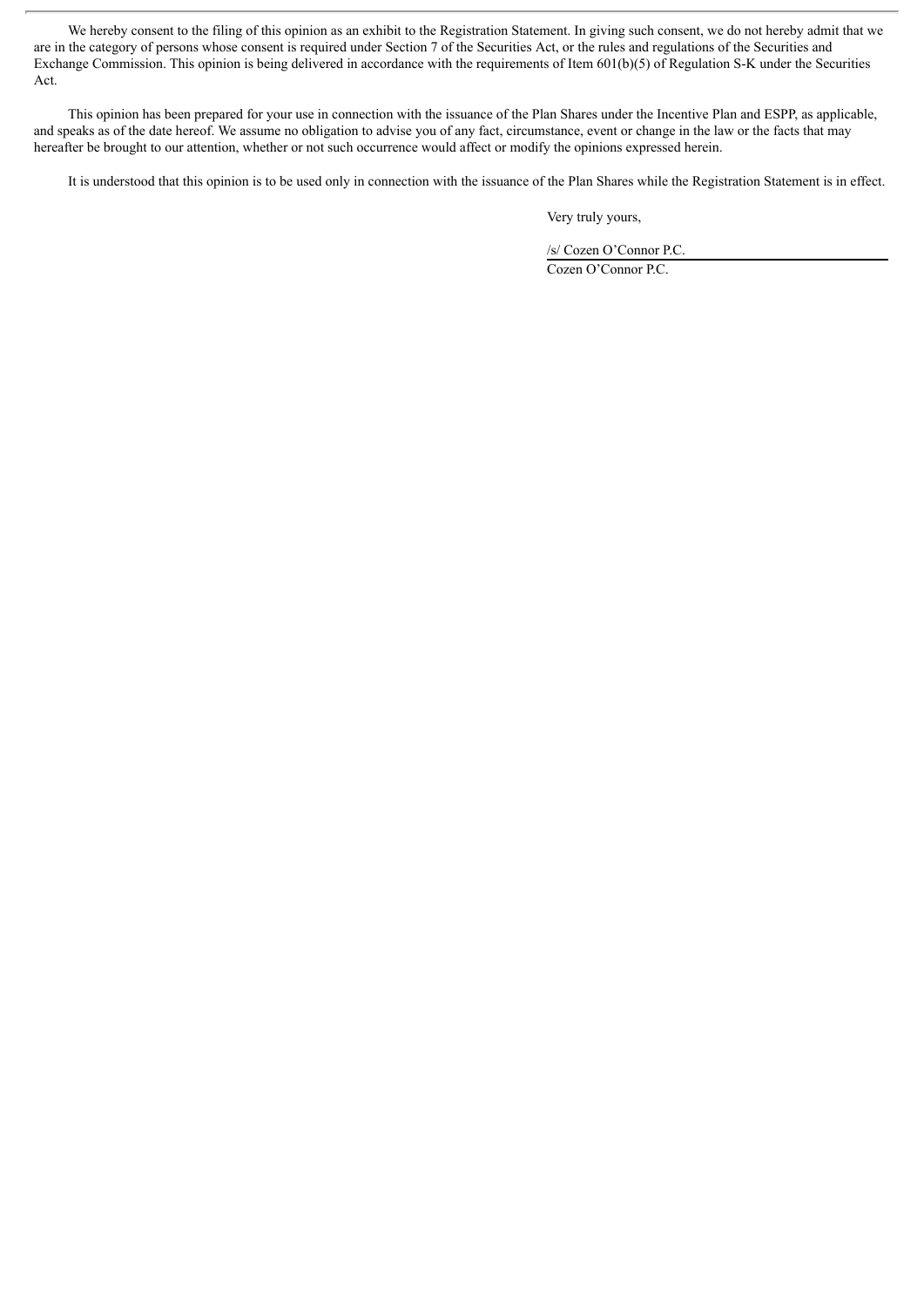## **CONSENT OF INDEPENDENT REGISTERED PUBLIC ACCOUNTING FIRM**

<span id="page-7-0"></span>We have issued our report dated March 31, 2022 with respect to the consolidated financial statements of Astra Space, Inc. included in the Annual Report on Form 10-K for the year ended December 31, 2021, which is incorporated by reference in this Registration Statement. We consent to the incorporation by reference of the aforementioned report in this Registration Statement.

/s/ Grant Thornton LLP

Phoenix, Arizona June 10, 2022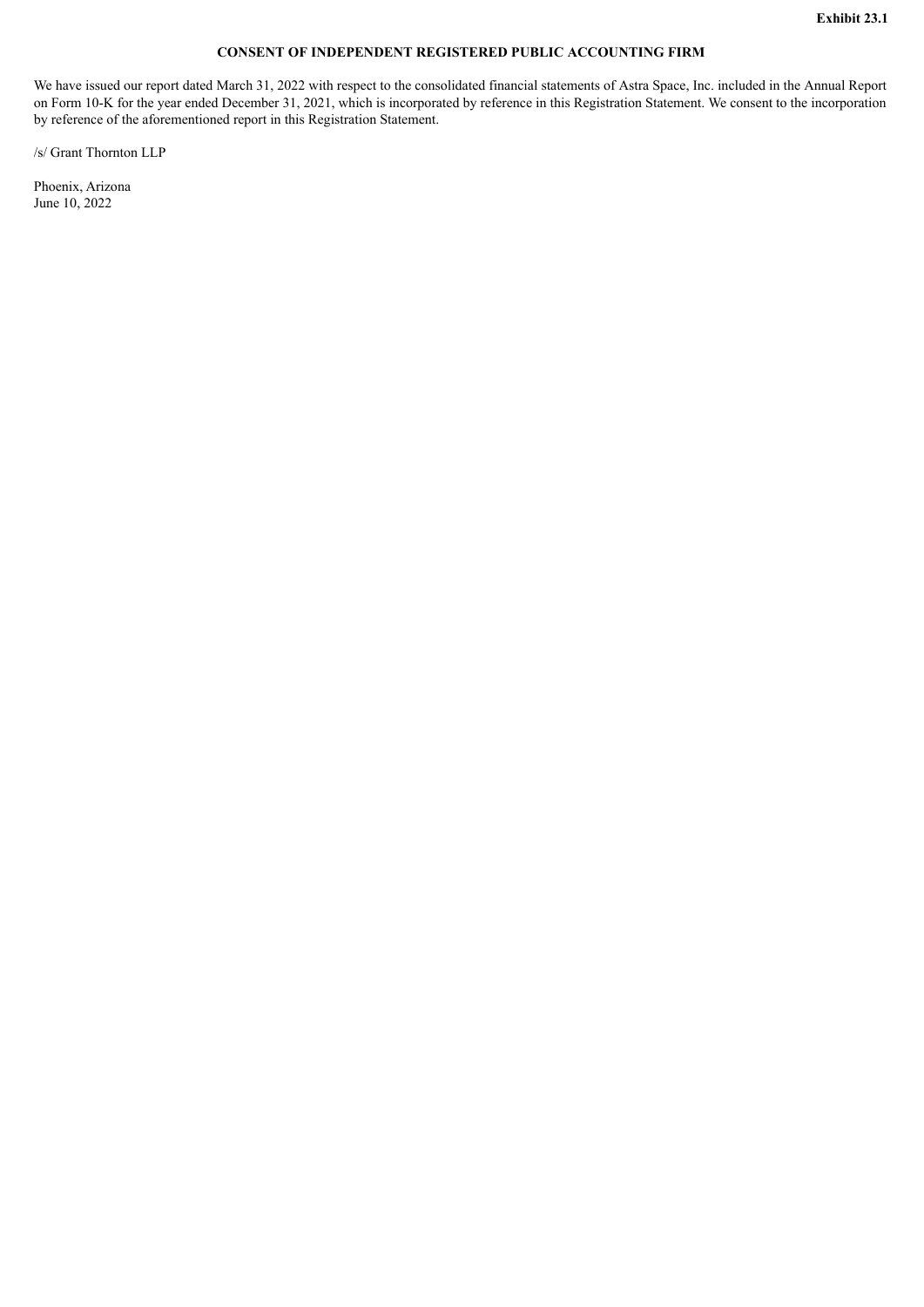## **Calculation of Filing Fee Tables Form S-8** (Form Type)

## **Astra Space, Inc.**

(Exact Name of Registrant as Specified in its Charter)

## Table 1: Newly Registered Securities

<span id="page-8-0"></span>

| Security<br>Type              | Security<br>Class.<br>Title                               | Fee<br>Calculation<br>Rule or<br>Instruction | Amount<br>Required(1)(2) | Proposed<br>Maximum<br>Aggregate<br>Offering<br>Price Per<br>Unit(3) | Maximum Aggregate<br>Offering Price     | Fee Rate | Amount of<br>Registration Fee |
|-------------------------------|-----------------------------------------------------------|----------------------------------------------|--------------------------|----------------------------------------------------------------------|-----------------------------------------|----------|-------------------------------|
|                               | Equity Class A common stock, par value \$0,0001 per share | Other                                        | 19, 148, 738(4)          | \$2.27                                                               | $$43,467,635.30$ .0000927 \$4,029.45(6) |          |                               |
|                               | Equity Class A common stock, par value \$0.0001 per share | Other                                        | 2,629,748(5)             | \$2.27                                                               | \$5,969,527.96 .0000927                 |          | \$553.38(6)                   |
| <b>Total Offering Amounts</b> |                                                           |                                              |                          |                                                                      | \$49,437,163.26                         |          | \$4,582.83                    |
| Total Fee Offsets             |                                                           |                                              |                          |                                                                      |                                         |          |                               |
| Net Fee Due                   |                                                           |                                              |                          |                                                                      |                                         |          | \$4,582.83                    |

- (1) This registration statement on Form S-8 (this "Registration Statement") covers an indeterminate number of options and other rights to acquire Class A common stock up to the number of shares of Class A common stock, par value \$0.0001 per share (the "Class A common stock), of Astra Space, Inc. (the "Registrant") set forth in the above table, to be granted pursuant to the Astra Space, Inc. 2021 Omnibus Incentive Plan, as amended (the "Incentive Plan") and under the Astra Space, Inc. 2021 Employee Stock Purchase Plan (the "ESPP").
- (2) Pursuant to Rule 416(a) under the Securities Act of 1933, as amended (the "Securities Act"), this Registration Statement shall also cover any additional shares of Class A common stock that become issuable under the Incentive Plan and ESPP by reason of any stock dividend, stock split, recapitalization or any other similar transaction effected without the receipt of consideration which would result in an increase in the number of outstanding shares of Class A common stock.
- (3) Estimated pursuant to Rules 457(c) and 457(h) under the Securities Act solely for the purpose of calculating the registration fee. The price of \$2.27 per share represents the average of the high and low sales prices of the common stock as reported on The Nasdaq Global Select Market on June 9, 2022.